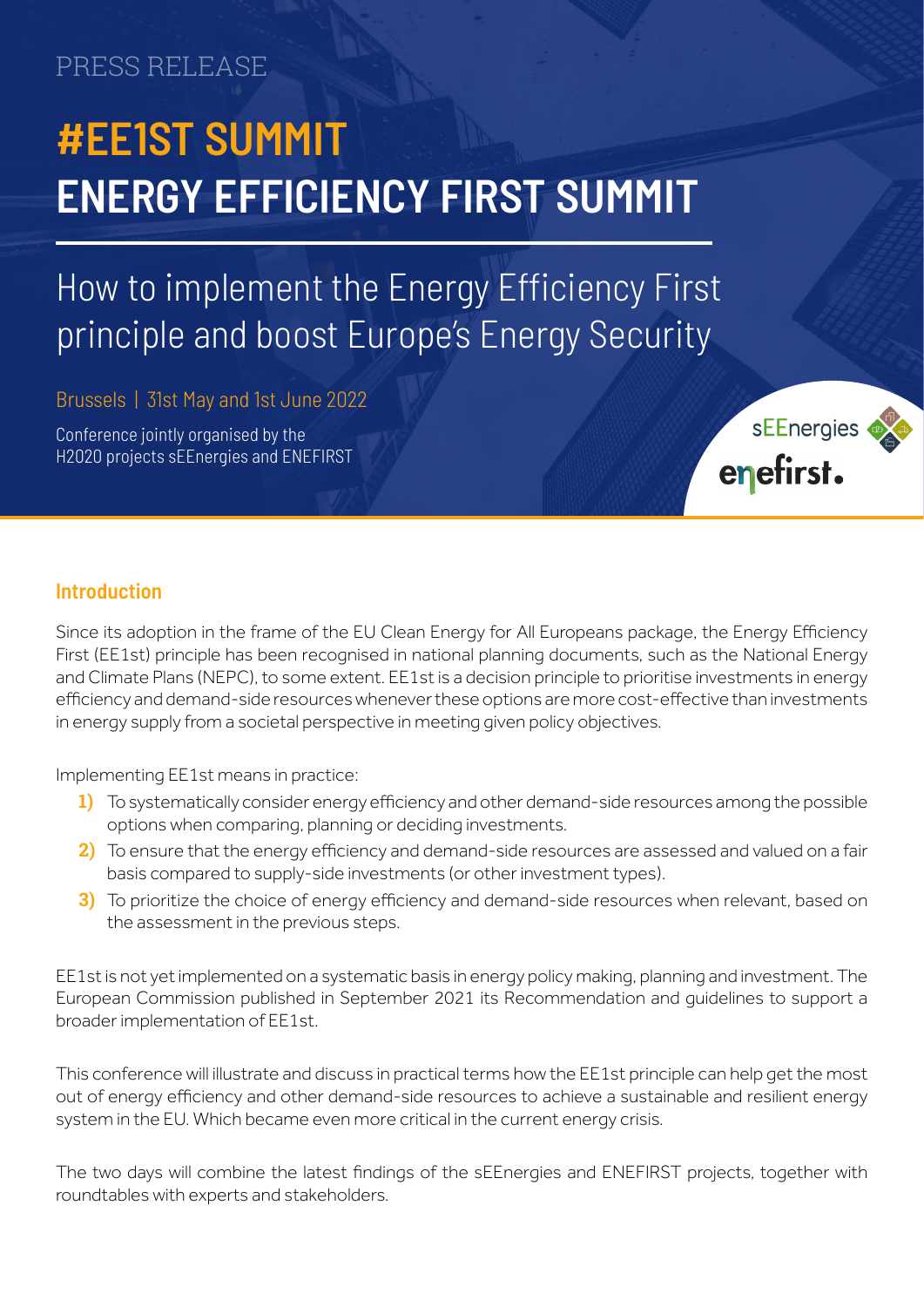The first day (sEEnergies) will focus on innovative methods and new results on energy efficiency potentials in all end-use sectors and from an energy system perspective, as this is the basis and first step in implementing EE1st by making possible to consider on a systematic basis the available demand-side resources.

The second day (ENEFIRST) will focus on the integration of the EE1st principle in policies for buildings and their energy supply. This will illustrate in practice the path from quantitative assessment to policy and decision making.

The event will be held in English, in Brussels and with the possibility to [join online.](https://www.eventbrite.com/e/energy-efficiency-first-summit-tickets-324165256007?utm-campaign=social&utm-content=attendeeshare&utm-medium=discovery&utm-term=listing&utm-source=cp&aff=escb)

This event is jointly organised by the H2020 projects [ENEFIRST](https://enefirst.eu/) and [sEEnergies.](https://www.seenergies.eu/)

#### **Day 1 – Tuesday 31 May: EE1ST AND THE ACTUAL SITUATION IN EUROPE**

| 11:00 | Welcome – registrations and light lunch                                                                                                                                         |
|-------|---------------------------------------------------------------------------------------------------------------------------------------------------------------------------------|
| 12:00 | Opening: Integrating EE1st in sectors. EE1st in Buildings,<br>Industry and Transport - Take-offs from sEEnergies                                                                |
| 15:00 | Coffee break and poster session                                                                                                                                                 |
| 16:00 | Energy Efficiency First, Energy Security and the actual situation<br>in Europe: Guest speaker on the European perspective, Key<br>political messages from sEEnergies and Debate |
| 18:00 | Wrap up                                                                                                                                                                         |